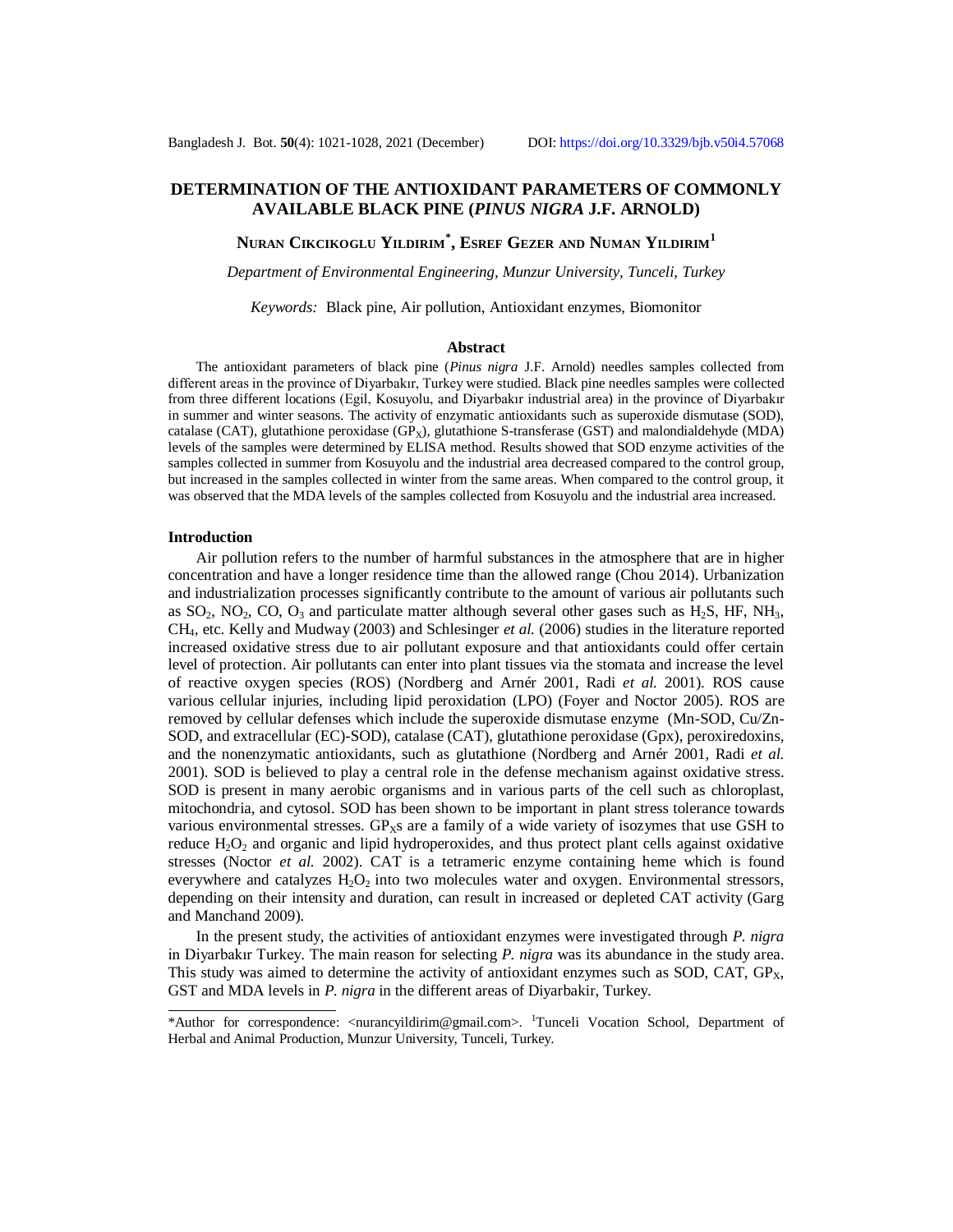#### **Materials and Methods**

The plant samples (*Pinus nigra*) (n: 6 for each group) were collected from three different stations; namely Egil (S1: unpolluted), Kosuyolu (S2: city center) and an industrial area (S3) in summer and winter seasons and these stations are presented in Fig. 1. The tempature of the weather is 38.1 °C in August and 9.1 °C in winter. Egil was determined as the control group because it is used as a recreation area. Kosuyolu is an area in the city centre of Diyarbakır where the traffic is known to be very concentrated.



Fig. 1. Sampling stations, S1; Egil (reference area), S2; Kosuyolu (city center), S3; industrial area.

Six replicates of plant samples were prepared. Each expreriments were replicated three times. The needles of the collected plants were separated from their branches, cut into small pieces using scissors and then powdered. The 1 g fresh needles were homogenized with 10 ml of a 50 mM phosphate buffer ( $pH = 7.6$ ) containing 0.1 mM Na-EDTA. The homogenized samples were centrifuged at 15.000 g and at 4°C for 15 min.

The SOD, CAT, GPx, GST activities and MDA levels were determined to investigate the biochemical response in *Pinus nigra.* The biochemical biomarkers were analyzed according to the method used by Lauera *et al.* (2002) and Andra *et al.* (2011). The SOD, CAT, GP<sub>X</sub>, GST and MDA commercial kits used in the study were purchased from Cayman Chemical Company. Catalog numbers: (CAT: 707002, SOD: 706002, GPx: 703102, GST: 703302, MDA: 10009055). The SOD assay kit utilizes a tetrazolium salt for the detection of superoxide radicals generated by xanthiane oxidase and hypoxhantine. One unit of SOD is defined as the amount of the enzyme needed to exhibit 50% dismutation of the superoxide radical. The CAT assay kit utilizes the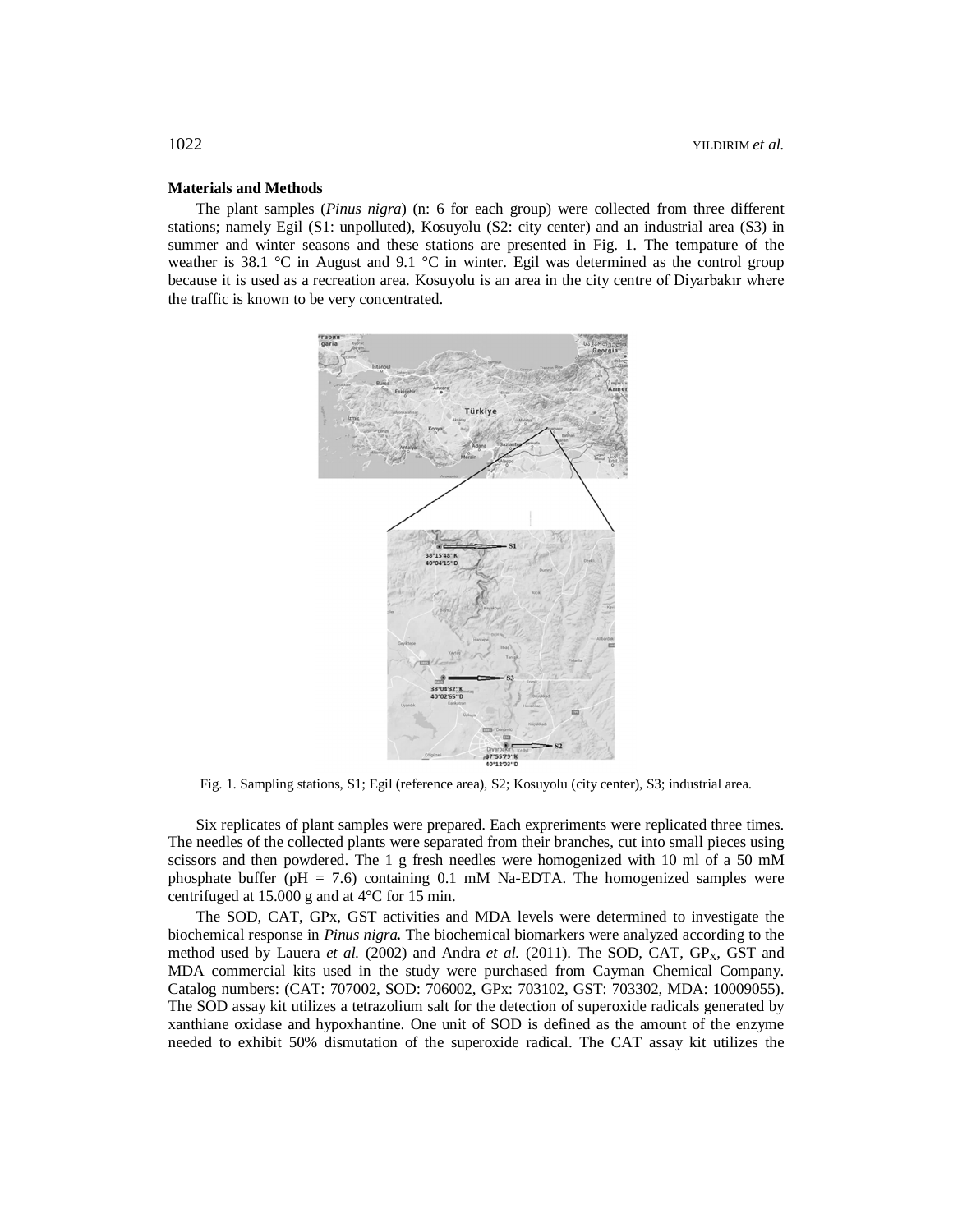peroxidatic function of CAT to determine of enzyme activity.This method is based on the reaction of the enzyme with methanol in the presence of an optimal concentration of  $H_2O_2$ . GP<sub>X</sub> assay kit measures GPx activity indirectly a coupled reaction with glutathione reductase. Oxidized glutathione produced upon reduction of hyroperoxide by  $GP_x$ , was recycled to its reduced state by glutathione reductase and NADPH. The oxidation of NADPH to NADP is accompanied by a decrease an absorbance at 340 nm. The basis of the method is that the Cayman's Glutathione S-Transferase Assay Kit measures total GST activity by measuring the conjugation of 1-chloro-2,4 dinitrobenzene (CDNB) with reduced glutathione. Conjugation caused an increase in 340 nm at Thermo multiscan microplate reader. This increase lead to a proportional increase in GST activity in the sample. In the MDA assays, the MDA-TBA adduct formed by the reaction of MDA and TBA under high tempature and acidic condition was measured colorometricallly at 540 nm at Thermo multiscan microplate reader.

The data were analyzed using PASW Statistics 18.0 (SPSS Inc., Chicago, IL, USA). One-way ANOVA and the Duncan's multiple range tests were used to evaluate the statistical differences among groups (S1, S2, S3).

### **Results and Discussion**

When the SOD enzyme activities of the samples collected from Kosuyolu and the industrial area were compared with the control group, it was seen that the activity of the samples collected from Kosuyolu and industrial areas in summer decreased ( $p < 0.05$ ) while this activity increased in winter  $(p < 0.05)$  (Fig. 3A). The CAT enzyme activity of the samples collected from summer and winter seasons from Kosuyolu and the industrial area were compared with the control group and it was found that their activity decreased ( $p < 0.05$ ) (Figs 2 and 3). When the GP<sub>X</sub> levels of the samples collected in summer from Kosuyolu and industrial area were compared to the control group, it was reported that no significant change occured in the activity of the Kosuyolu sample (p  $> 0.05$ ) while the activity of the sample collected from the industrial area increased (p  $< 0.05$ ) No significant changes were reported for the samples collected in winter ( $p > 0.05$ ) (Figs 2 and 3). When GST enzyme activities of the samples collected from Kosuyolu and the industrial area in both summer and winter seasons increased compared to the control group. However, this increase was not statistically significant ( $p > 0.05$ ) (Figs 2 and 3). When the MDA levels of the samples collected in summer from Kosuyolu and the industrial area were compared to the control group, it was found that this level decreased in the sample collected from Kosuyolu ( $p > 0.05$ ) while it increased in the sample collected from the industrial area ( $p < 0.05$ ). Significant inceases were also observed in the samples collected in winter ( $p < 0.05$ ).

Urban air pollution is a problem in developing and developed countries. As a result of the researches carried out on various cities in Turkey, it was seen that the air pollution rate is quite serious in the whole country. The province of Diyarbakır is also among the cities in which air pollution is high due to rapid migration and industrialization.

Bioindicators are organisms which are susceptible to pollutants, and it is possible to indirectly provide qualitative information about the pollution levels of a region by observing the biochemical changes of these organisms caused by atmospheric pollutants. Air pollutants can enter plant tissues through stomata, and cause an increase in ROS (Hipelli *et al.* 1996). ROS are increase in response to different abiotic stresses (Krishnamurthy and Rathinasabapathi 2013). Plant cells have several antioxidant defense mechanisms to protect against damage caused by ROS. The response of plants to various atmospheric pollutants varies according to the type of plant, the duration of exposure to the pollutants, the concentration of the pollutants and seasonal factors (Lee 2000).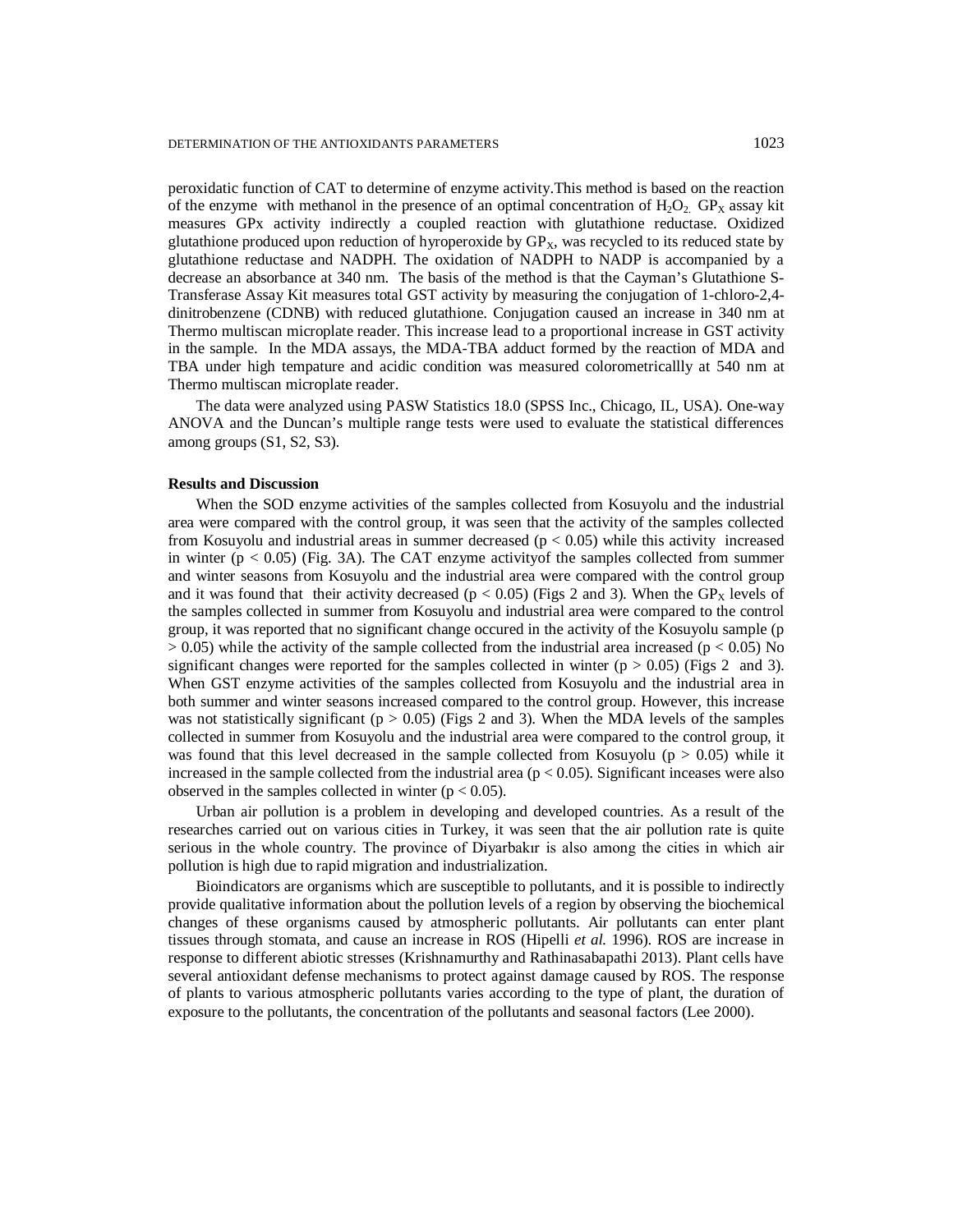

Fig. 2. A. SOD activity (U/ml), B. CAT activity (nmol/min/ml), C. GPx activity (nmol/min/ml) activities, D. GST activity (nmol/ml), E. MDA levels (nmol/g tissue) of *Pinus nigra* collected from the different stations (S1, S2 and S3) in summer. The letters on the bar (a, b, c) show statistical differences of Duncan's multiple range test among the stations;  $a^{abc}p < 0.05$ .

In this study; changes the antioxidant parameters of needles of *Pinus nigra* in the regions exposed to air pollution in the summer and winter were investigated. *Pinus nigra* was as it is evergreen. It is used as a biomonitor of airborne mercury pollution (Chiarantini *et al.* 2016). In a study conducted by Al-alam *et al.* (2017) on temporal air pollution variation in the Strasbourg region, *Pinus nigra* was used as a biomonitor. In another study conducted by Pukacka and Pukacki (2000) seasonal changes in antioxidant levels of Scots pine (*Pinus sylvestris* L.) needles exposed to industrial pollution were investigated. They indicated that the metabolism in the needles of different Scots pine populations, growing under pollutions, growing under pollution stress stress can be intensively directed on defense against ROS.

In various studies in the literature, increased SOD enzyme activity was found in the plants growing in soils with high SO<sup>2</sup> and NOx emissions (Pukacka and Pukacki 2000). Patykowski and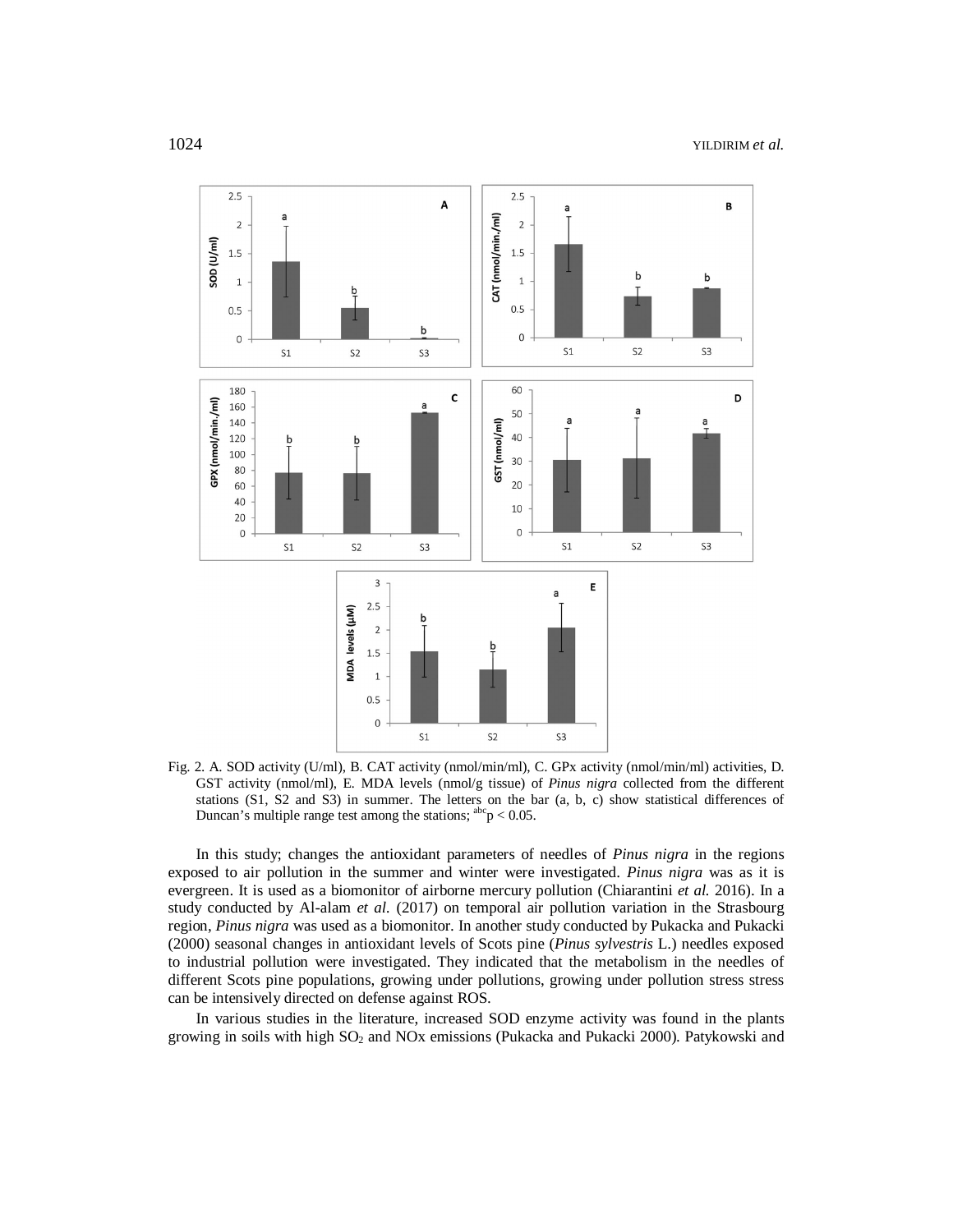Kołodziejek (2016) investigated the changes in the antioxidant enzyme activities in European mistletoe response to the stress caused by the atmospheric pollutant NO<sub>2</sub>. They found a correlation between  $NO<sub>2</sub>$  and enzyme activities. They reported a significant increase in SOD activity in the samples collected in autumn and an increase in CAT activity in the samples collected at the beginning of spring. Pukacka and Pukack (2000) investigated the seasonal changes



Fig. 3. A. SOD activity (U/ml) activities, B. CAT activity (nmol/min/ml), C. GPx activity (nmol/min/ml) activities, D. GST activity (nmol/ml), E. MDA levels (nmol/g tissue) of *Pinus nigra* collected from different stations (S1, S2 and S3) in winter. The letters on bar (a, b, c) show statistical differences of Duncan's multiple range test among the stations;  $^{abc}p < 0.05$ .

in antioxidant enzyme levels in *Pinus slyvestris* exposed to industrial pollution and found that SOD enzyme activities were high in polluted areas. Other studies also showed that the SOD enzyme activity of plannts living in places where air pollution is intense increased in response to the pollution (Alanso *et al.* 2001, Schwanz and Polle 2001). In the present study, the SOD enzyme activity of the samples collected in summer from industrial area and Kosuyolu decreased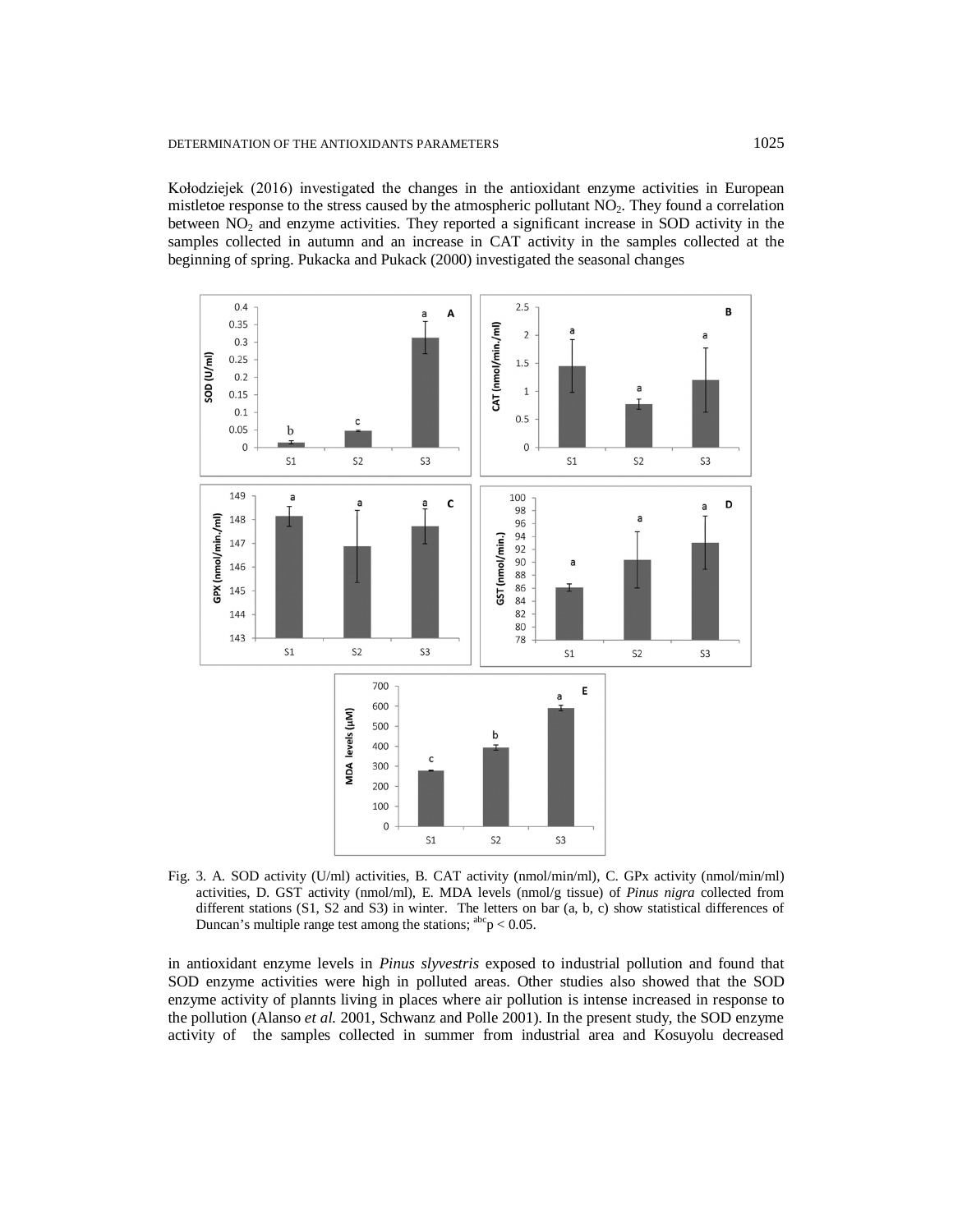compared with control,  $(p < 0.05)$  while the activity of the samples collected in winter  $(p < 0.05)$ . In the present study, increased pollution and increased oxidative stress are thought to induce an increase in SOD enzyme activity. The different results between the samples collected during different seasons from the same areas the developmental phase difference and the variety of human-induced air pollution activities of that season.

Ghorbanli *et al.* (2007), investigated the changes caused by air pollution in the antioxidant enzyme activities of *Nerium oleander* and *Robinia pseudoacacia*. They reported higher CAT activity in the plants collected from the contaminated areas. In a study conducted by changes in the activity of antioxidant enzymes in two plant species exposed to air pollution in the city of Abidjan were determined and high CAT enzyme activity was found in both plants located in industrial areas and close to crowded roads. Kavitha and Shailaja (2016) evaluated the changes in the catalase enzyme to determine the air quality of polluted and less polluted areas and found that CAT activity was lower in polluted areas. Mutiu *et al.* (2009) investigated the changes in the antioxidant enzyme activities of wild plant species in polluted areas and found that CAT activity low in 9 out of 12 of the plants grown at 0-100 m of the sampling areas. Castillo (1987) reported that the activity of the catalase enzymes in various Ficus species located in polluted area showed low catalase activity. Smilarly, in the present study, CAT enzyme activity of the samples collected in summer and winter seasons from Kosuyolu and the industrial area decreased compared to the control.

Elloumi *et al.* (2017) assessed the GPx activities of the leaves and roots of trees at different distances from phosphate fertilizer plants. The GPx activities showed significant changes when compared to the uncontaminated areas. The results obtained showed that the GPx activities of the samples located of the contaminated areas had high oxidative stress indices when compared to the control group. In the present study, the  $GP<sub>X</sub>$  activity of the samples collected in summer from the industrial area increased (p < 0.05) compared to the control group. Hasegawa-kurisu *et al.* (2008) investigated the GST activities of *Epipremunum aureum* exposed to cigarette smoke and found an increase. They suggested that GST can be used as a biomarker for determining air pollution. Similarly, the GST enzyme activity in the present study showed an increase in the samples collected in both summer and winter seasons from Kosuyolu and the industrial area compared to the control group.

Deniz (2010) reported that the MDA levels of the plant samples collected near a thermal power plant were high. Caregnato *et al.* (2010) found that ozone exposure affects different oxidative stress parameters in *Phaseolus vulgaris* L. species. They observed that exposure to ozon reduced the levels of non-enzymatic antioxidants but did not increase lipid peroxidation. In the present study, the MDA levels of the samples collected in summer from Kosuyolu decreased ( $p >$ 0.05) while these levels increased in the samples collected from the industrial area ( $p > 0.05$ ) compared to the control group. Significant increases were also observed in the samples collected in winter from both the industrial area and Kosuyolu compared to the control group ( $p < 0.05$ ). In areas and season where MDA levels are high, air pollution may induce free radical formation and lipid peroxidation which, when increased destroys the balance of the antioxidant system (Caregnato *et al.* 2010). Studies that have examined the compounding effect of meteorological conditions on air pollution found that winter worsened the air quality of both indoor air and outdoor air. Statistically significant increases were detected especially in winter due to the air pollution is more intense. The difference in the results between between the samples collected from the same areas in different seasons might be due to the the developmental phase difference of plant and the variety of human-induced air pollution activities of that season.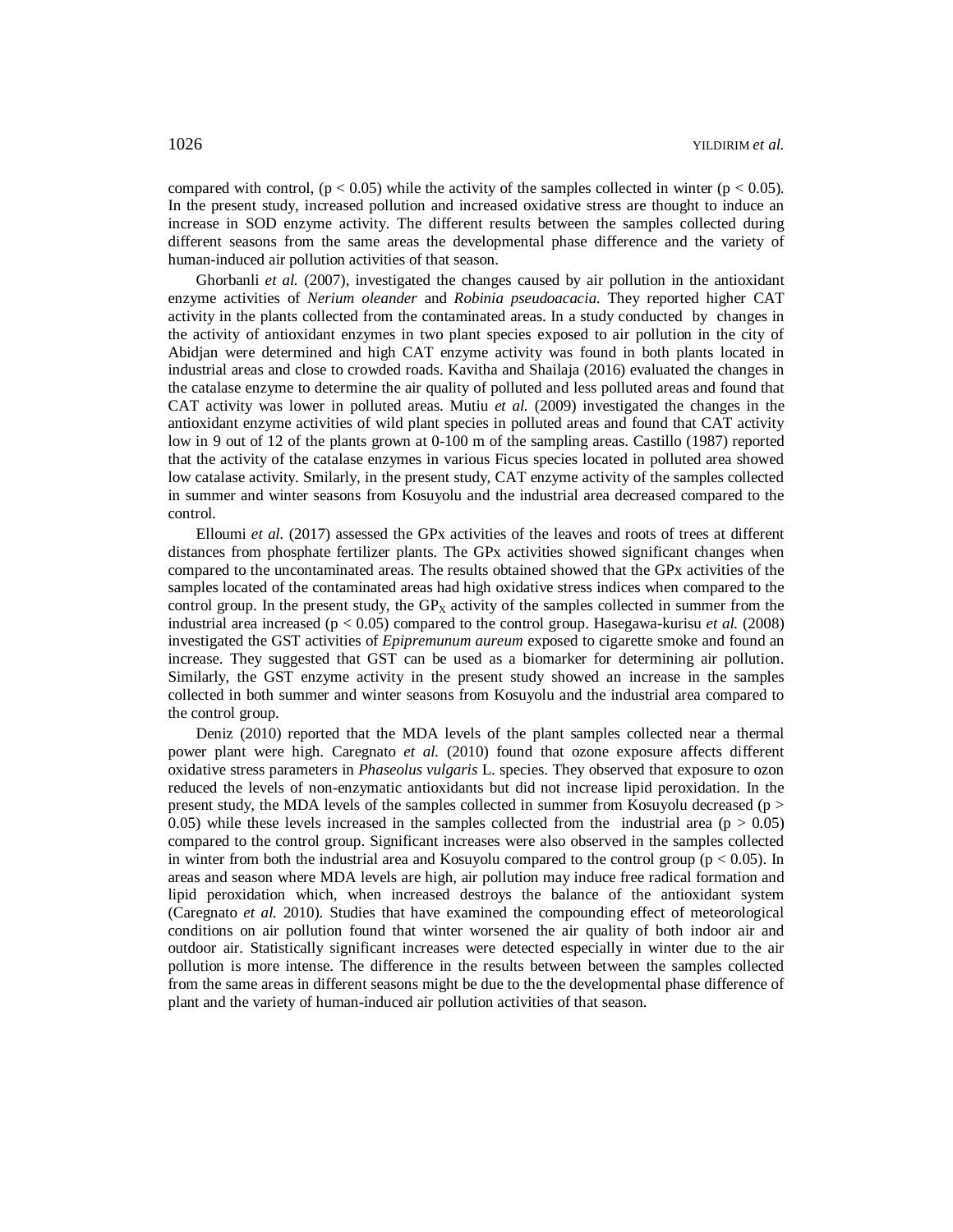The results of the present study; showed that *P. nigra* can be used as a biomonitor in determining air pollution. Biochemical biomarkers such as SOD, CAT,  $GP<sub>X</sub>$ , GST enzymes and MDA levels in *P. nigra* needles could be useful biomarkers for biomonitoring air pollution. It was determined that seasonal changes affect the response of the biomarker. The devolopment stage also affects antioxidant parametres in different seasons. However, the differences between the results for the samples collected in the same season might be due to different air quality conditions. Statistically significant increases and decreases were detected especially in winter due to the air pollution being more intense. The different results of the biochemical biomarkers can be evaluated as an indication of possible metabolic processes responsible for the adverse effects of air pollution in plants and the biochemical response of the plants can reveal, to some extent, the environmental consequences of inadequately controlled urban air pollution in Diyarbakir. It is suggested that the obtained data could contribute to creating pollution maps for the province.

#### **Acknowledgements**

This study was supported by The Scientific Research Projects Coordination Unit of Munzur University, Project Number: YLMUB017-06.

#### **References**

- Alanso R, Elvira S, Castillo FJ and Gimeno BS 2001. Interactive effects of ozone and drought stress on pigments and activities antioxidative enzymes in *Pinus Halepensis*. Plant Cell Environ. **24**: 905-916.
- Al-Alam J, Fajloun Z, Chbani A and Millet M 2017. The use of conifer needles as biomonitor candidates for the study of temporal air pollution variation in the Strasbourg region. Chemosphere **168**: 1411-1421.
- Andra SS, Datta R, Reddy R, Saminathan SKM and Sarkar D 2011. Antioxidant Enzymes Response in Vetiver Grass: A Greenhouse Study for Chelant Assisted Phytoremediation of Lead Contaminated Residential Soils, Clean-Soil Air Water **39:** 428-436.
- Caregnatoa FF, Clebschb CC, Rochaa RF, Feistauera LBH, Oliveirac PL, Divan Juniorb AD and Moreira JCF 2010. Ozone exposure differentially affects oxidative stress parameters in distinct *Phaseolus vulgaris* L. varieties. J. Plant Interact*.* **5**: 111-115.
- Castillo F 1987. Extracellular biochemical markers of photochemical oxidant air pollution damage to Norway spruce. Experientia, **43**: 111-115.
- Chiarantini L, Rimondi V, Benvenuti M, Beutel MW, Costagliola P, Gonnelli C, Lattanzi P and Paolieri M 2016. Black pine (*Pinus nigra*) barks as biomonitors of airborne mercury pollution. Sci. Tot. Environ. **569**: 105-113.
- Chou XL 2014. Discussing issues related with detection of air pollutants. Agricul Technol. **2**: 206-224.
- Deniz M 2010. Effect of Thermal Power Plant Pollution on Mineral Nutrition and Antioxidative Defence Mechanism on Eucalyptus and Morus Species, PhD Thesıs, Cukurova University Institute of Natural and Applied Sciences Department of Biology.
- Elloumi N, Zouari M, Mezghani I, Ben Abdallah F, Woodward S and Kallel M 2017. Biochemical and physiological responses of *Eriobotrya japonica* to fluoride air pollution. Ecotoxicology **26**: 991-1001.
- Foyer CH, Noctor G 2005. Redox homeostis and antioxidant signaling: a metabolic interface between stress perception and physiological responses. Plant Cell **17**: 1866-1875.
- Garg N and Manchand G 2009. ROS generation in plants: boon or bane?. *Plant Biosystems* **143**: 8-96.
- Ghorbanli M, Bakand Z and Bakand S 2007. Air pollution effects on the activity of antioxidant enzymes in *Nerium oleander* and *Robinia pseudo acacia plants* in Tehran. J Environ Health Sci Eng. **4**: 157-162.
- Hasegawa-Kurısu K, Hama M and Hanaki K 2008. Use of GST Activity as an Evaluation Tool For Air Pollution. Environ Eng Res. **45**: 211-217.
- Kelly FJ and Mudway IS 2003. Protein oxidation at the air-lung interface. Amino Acids **25**: 375-396.